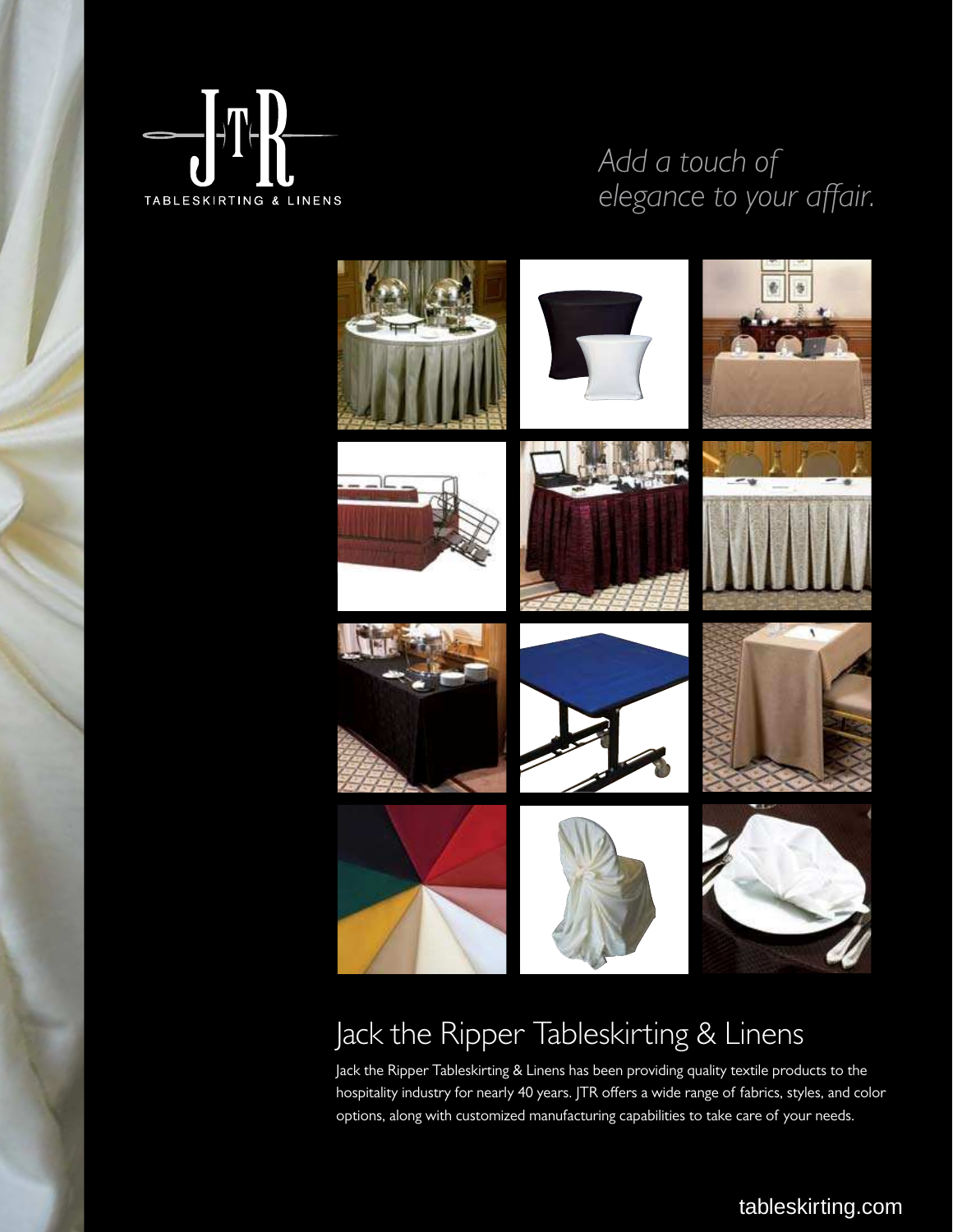

\* Pictures taken at St. Regis Houston.



*Stage, Platform, and Adjustable Height Skirting* 

# Tableskirting

Exceptional quality tableskirting upgrades the look of a formal affair. Custom Tailored, with a large selection of fabrics and prints to choose from. Fabrics shown are *Metric*, *Lucas*, *Barche* and *Classic Stripe*.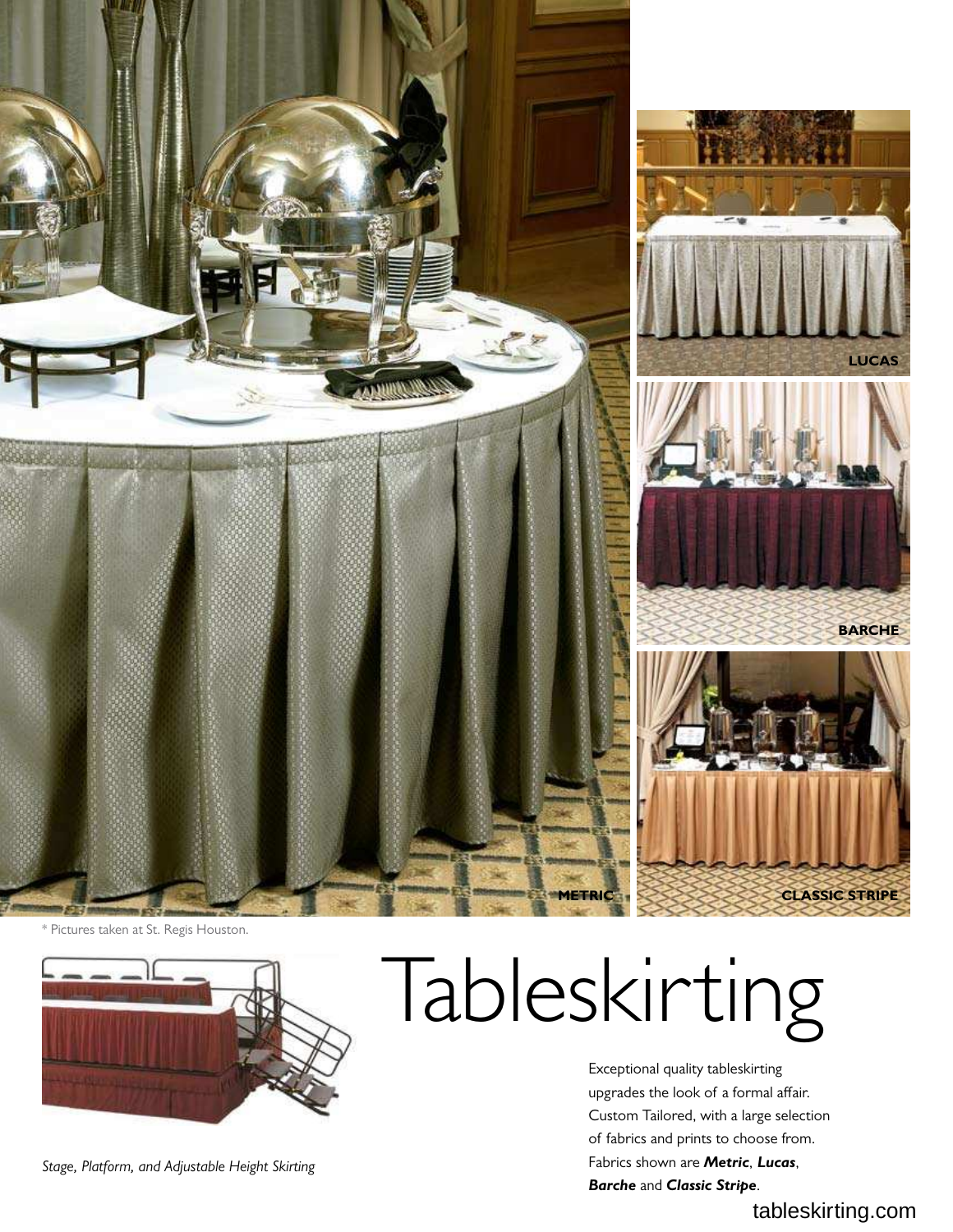## Cover Ups

One piece Cover Ups give you a look of individuality for any occasion from a coffee break to a formal affair. Designed to fit most table sizes and shapes, and available in many fabrics and colors. Shown is *Tuscany* custom cover and *Monique* one-piece two tier cover up.





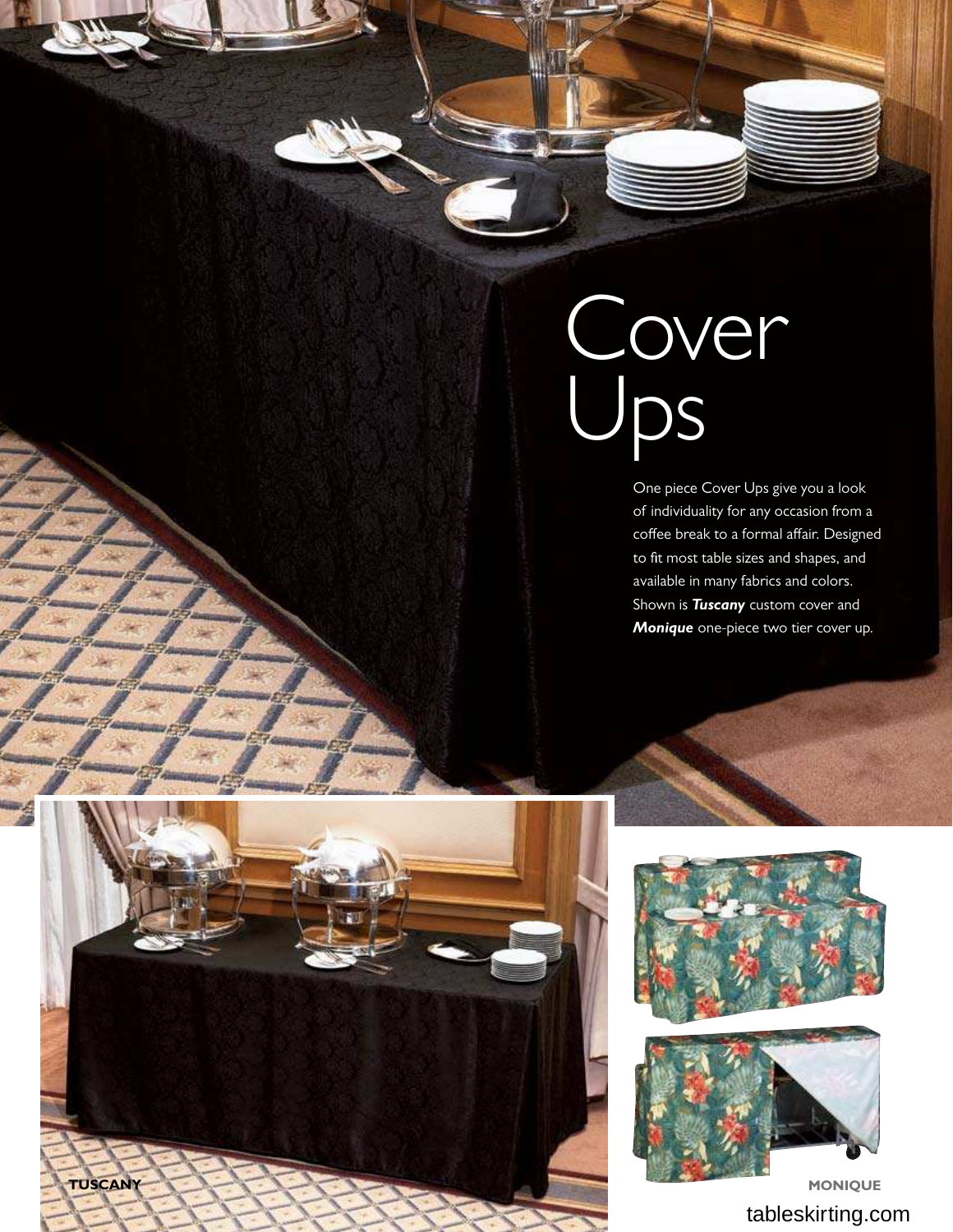

۳

 $\epsilon$ 



 $\circledcirc$ 

### Inspiration Conference Cloths elevates Conference Cloth

pum

 $\frac{1}{2}$ 

the venue of your meeting rooms. Double sided with radial corners and machine washable. Available in diferent color options, to fit any size tables.



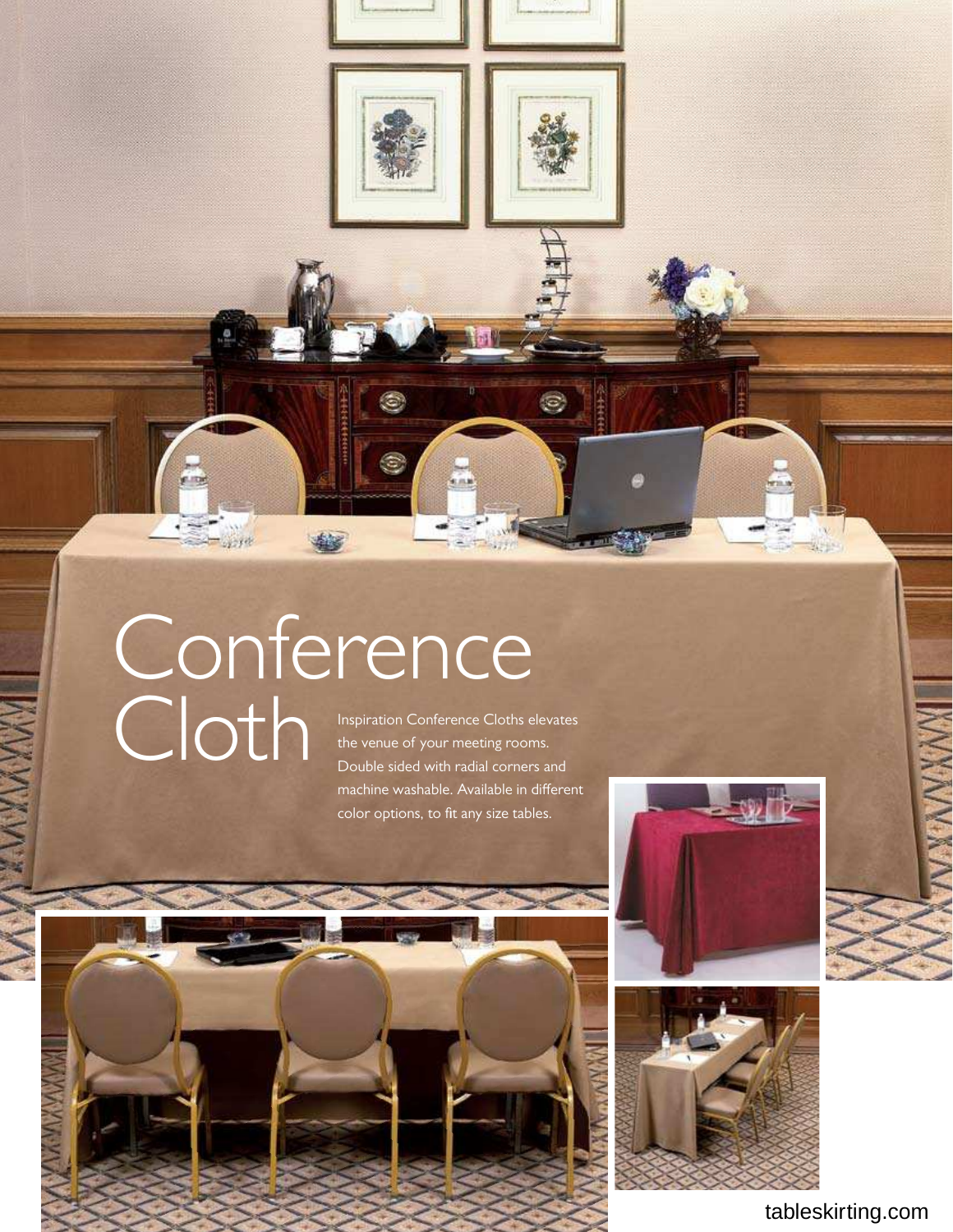Full length tablecloths make your social event an affair to remember. Shown is *Metric* in chocolate brown.

Napkins and tablecloths are available in a rainbow of colors along with many patterns to choose from. Content ranges from 100% Egyptian cotton, 50/50 blends and 100% Polyester.

## Tablecloths & Napkins







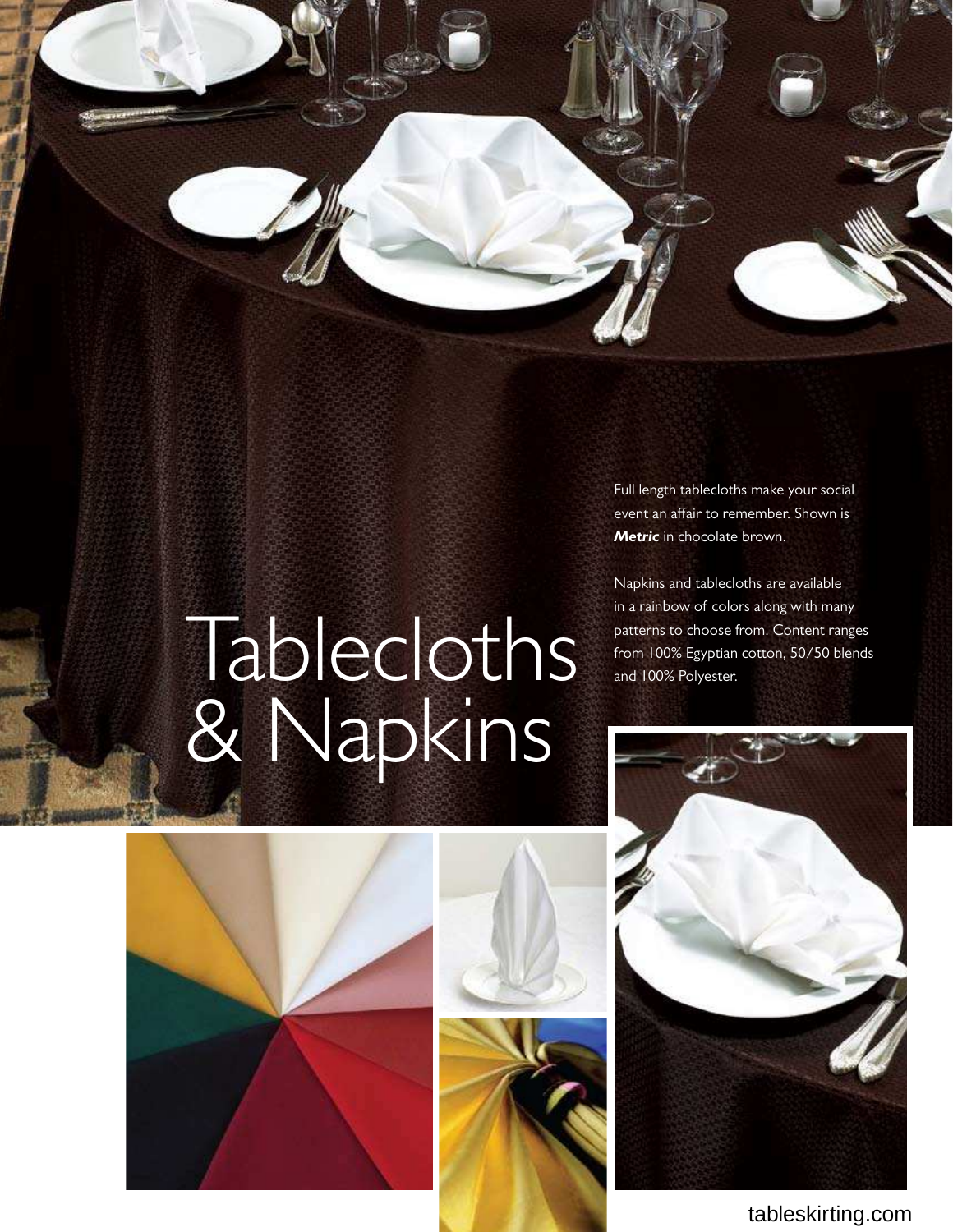# Form Fits

Enhance the look of your social event with a sculpted table shaping Formit. Custom sizes, available in a large array of colors. Made from 100% stretch polyester.



Form fit with leg cutout for classroom table



Form fit shown on standard cocktail and hi-boy cocktail rounds Form fit shown on banquet chair

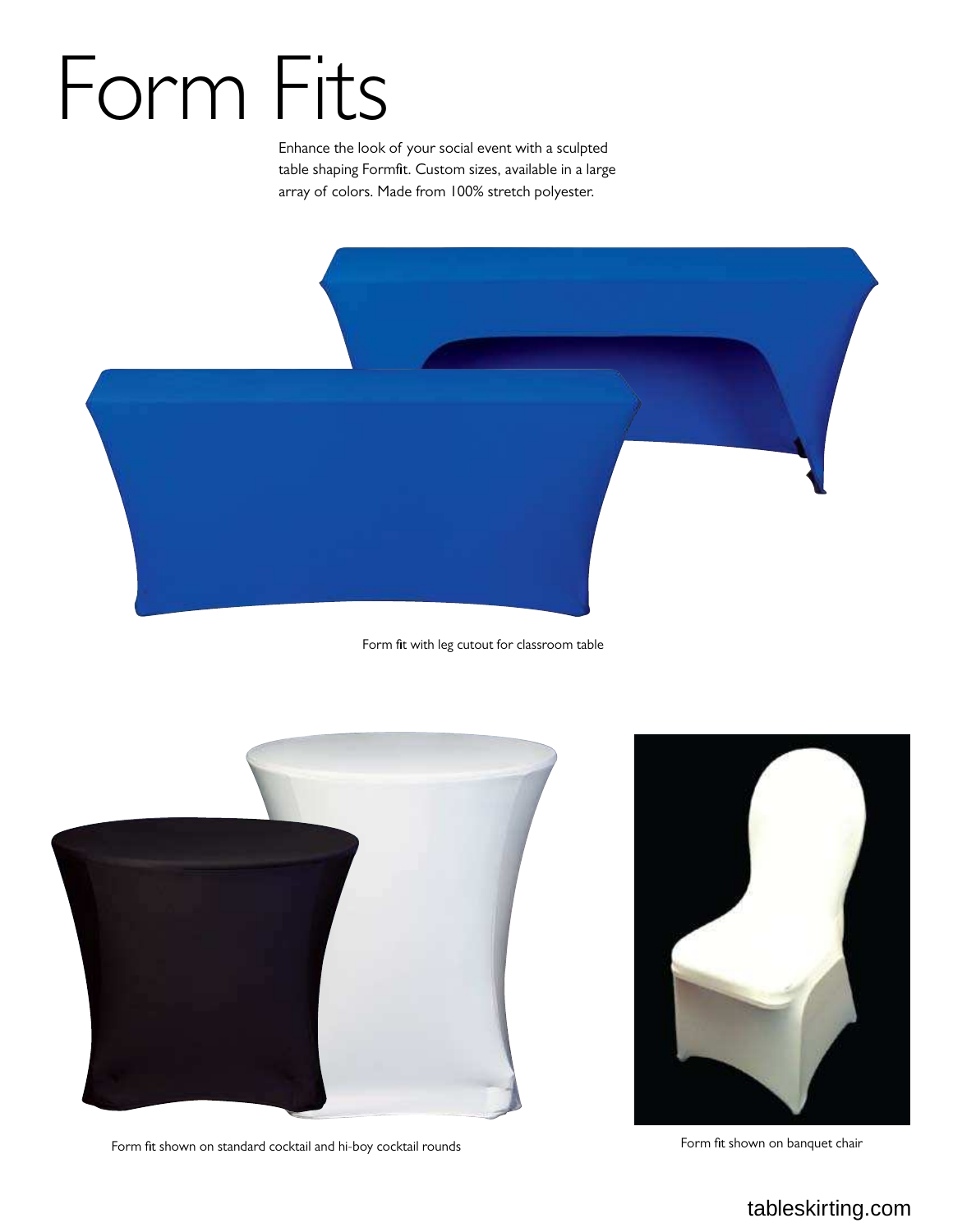### Futura Neoprene Table Padding

Futura Neoprene Table Padding offers maximum table protection, with capabilities to customize to most table sizes.

- Customer comfort
- More elegant/plush table look and feel
- Protects table
- Prolongs use of splintered or cracked table tops
- Enhances room acoustics
- Assists in drowning out background noise
- Can be left on the tables for storage





Shown in Royal Blue on Square Tri-Fold Room Service Table \*custom colors available

#### Futura Table Padding Options

Navaho Almond Dark Grey Royal Blue Black